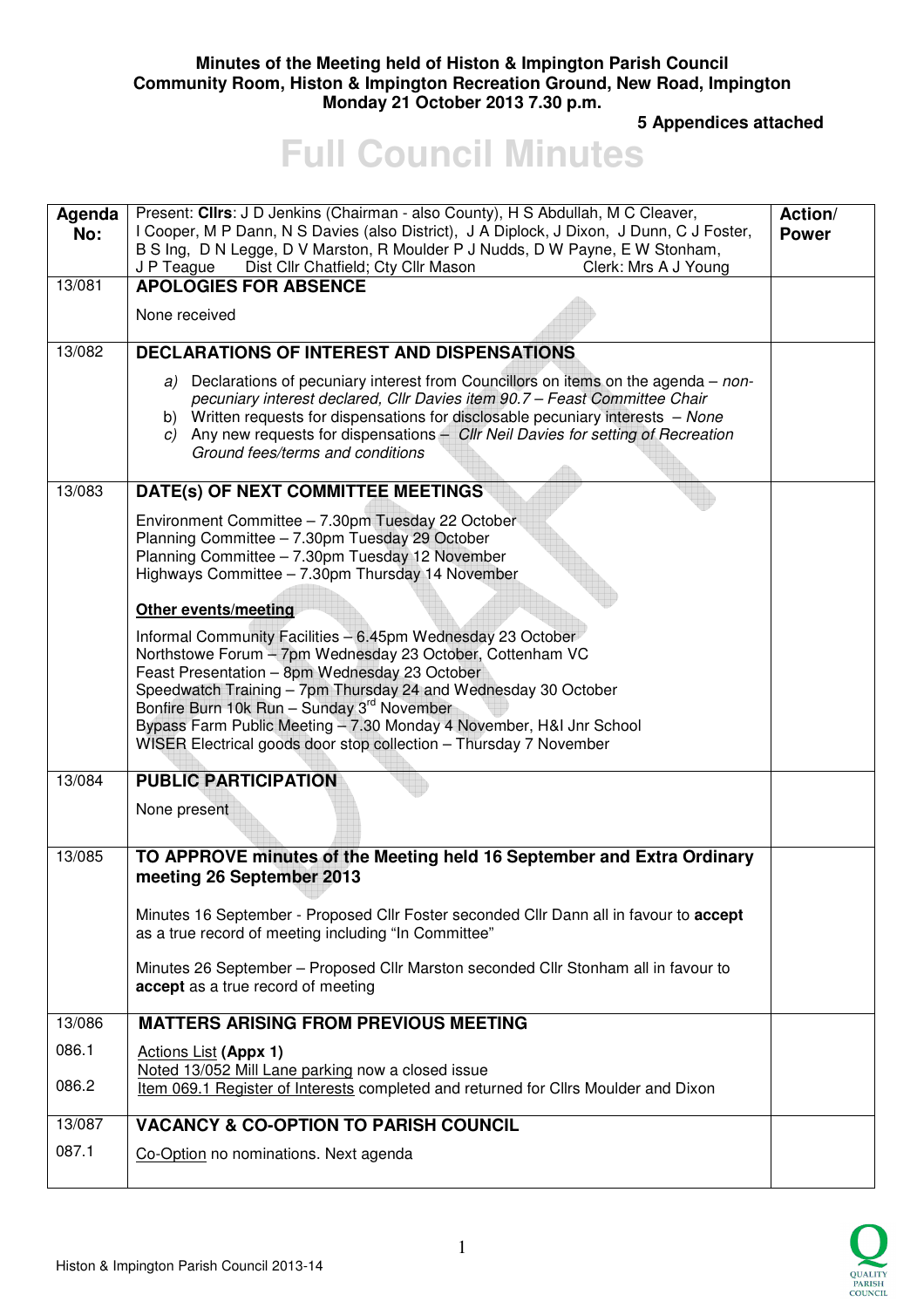| 087.2  | To Fill Vacancies:<br>Allotment Officer agreed to elect Ian Cooper to join Pene Nudds as Allotment Officer<br>Playground Inspector agreed to elect Jonathan Dixon as Playground Inspector. Noted<br>weekly inspections carried out by staff at present<br>Health & Safety Inspector agreed to accept offer of Mr Geoff Payne of Impington to act as<br>Health & Safety Officer<br>Police Panel Representative agreed to elect Hooda Abdullah to join Josephine Teague as<br>Police Panel Representative<br>Recreation Ground Committee agreed to elect Jonathan Dixon onto Recreation Ground<br>Committee<br><b>Environment Committee no nomination. Consider reducing Committee numbers</b>                                                                                                                                                                                                                                                                                                                                                                                                                                                                                                                                                                                                                                                                                                                                                                                                                                                                                                                                                                    |            |
|--------|-----------------------------------------------------------------------------------------------------------------------------------------------------------------------------------------------------------------------------------------------------------------------------------------------------------------------------------------------------------------------------------------------------------------------------------------------------------------------------------------------------------------------------------------------------------------------------------------------------------------------------------------------------------------------------------------------------------------------------------------------------------------------------------------------------------------------------------------------------------------------------------------------------------------------------------------------------------------------------------------------------------------------------------------------------------------------------------------------------------------------------------------------------------------------------------------------------------------------------------------------------------------------------------------------------------------------------------------------------------------------------------------------------------------------------------------------------------------------------------------------------------------------------------------------------------------------------------------------------------------------------------------------------------------|------------|
| 13/088 | <b>TO RECEIVE REPORTS</b>                                                                                                                                                                                                                                                                                                                                                                                                                                                                                                                                                                                                                                                                                                                                                                                                                                                                                                                                                                                                                                                                                                                                                                                                                                                                                                                                                                                                                                                                                                                                                                                                                                       |            |
|        |                                                                                                                                                                                                                                                                                                                                                                                                                                                                                                                                                                                                                                                                                                                                                                                                                                                                                                                                                                                                                                                                                                                                                                                                                                                                                                                                                                                                                                                                                                                                                                                                                                                                 |            |
| 088.1  | County Clirs and District Councillors Reports: County Council written report accepted<br>from Cty Cllr Jenkins covering: meetings attended including to discuss the Transport<br>Delivery Plan, Major Schemes funding, Park & Ride charges; PSCO consultation; County<br>Officers walk about in Kings Meadow. Cllr Mason updated on: Transport Delivery<br>Programme, item in Histon and Impington listed under City - Junction improvements<br>Station Road/High Street £70,000, Cambridge Road/New Road parking and bus delay<br>improvement work £50,000; Guided Busway costings progress on obtaining details; Flood<br>& Coastal Committee surface water drainage scheme may be submitted for Histon next<br>year, Drainage Task & Finish asked to provide any relevant information on flooding locally<br>to consultants acting, noting expectations of financial contributions in long term; 20mph<br>speed limit proposals anomalies between inclusion of District areas; Guided Busway<br>concrete blocks/graffiti no action due to lack of funding. Suggestions that Parish Council<br>could intervene on removal; Mitigation works Brook enhancement deferred in 2013, Cllr<br>Mason to investigate current position. District Council written report accepted from Dist<br>Cllr Stonham. Cllr Chatfield updated on: Darwin Green briefing attending. Applications for<br>Darwin Green 2 and 3 to be submitted in May 2014 issues raised re Darwin Green 2:<br>Drainage; Governance; traffic; noise reflection; pedestrian bridge; country park area. Noted<br>expected meetings to be organised by Julie Ayre covering highways and drainage issues |            |
| 088.2  | Clerks Report provided to all and accepted (Appx 2 Pg 1) provided to all and accepted<br>Additional discussion on:<br>Histon Football Club Cllr Moulder outlined the excellent nationally recognised<br>٠<br>Scholarship Scheme at the club. Support was key to club's success and should be<br>encouraged in the community<br>Library Presentations - Reading Scheme Cllr Cleaver reported on the success of the<br>scheme with 90 children completing the award<br>Police Panel 8 October Cllr Teage provided written report for all<br>$\bullet$<br>Social Media Training 22 November 2013 All interested Cllrs to contact Clerk, £25 per<br>٠                                                                                                                                                                                                                                                                                                                                                                                                                                                                                                                                                                                                                                                                                                                                                                                                                                                                                                                                                                                                               |            |
| 088.3  | attendee. Staff would attend if possible<br>Chairman's Report provided to all and accepted (Appx 3). Cllr Jenkins updated on:<br>Allotment site visit with plotholder. Some interesting ideas had been raised for future<br>$\bullet$<br>consideration<br>Cottenham Road drainage A positive meeting with Anglia Water had led to a review of<br>٠<br>procedures<br>Balfour Beatty useful meeting on Village Green held, actions with Balfour Beatty and<br>$\bullet$<br>County Council outstanding. Further meetings had followed at Milton Road/Burgoynes<br>Road/The Coppice/Homefield/Station Road regarding issues with street light<br>removals/replacements. Some columns will be moved as a result. Conservation Area<br>issues had also been raised. Balfour Beatty confirmed they would cut back vegetation<br>in the first instance, but responsibility would revert to tree owner thereafter.<br>Heritage Columns explained columns belong to Balfour Beatty, but County Council are<br>$\bullet$<br>entering into an agreement on heritage columns, but at cost to Parish Council of £300<br>for the legal costs. Cllr Nudds will negotiate transfer of ownership of posts, storage to<br>be arranged. Query to be raised over need for costs involved<br>Police Commissioner meeting arranged for 5 November 2013<br>٠                                                                                                                                                                                                                                                                                                                            | <b>PJN</b> |
| 088.4  | Environment Committee meeting due 22 October. Cllr Marston reported on:                                                                                                                                                                                                                                                                                                                                                                                                                                                                                                                                                                                                                                                                                                                                                                                                                                                                                                                                                                                                                                                                                                                                                                                                                                                                                                                                                                                                                                                                                                                                                                                         |            |
|        | WISER Electrical collection 7 November 2013<br>$\bullet$                                                                                                                                                                                                                                                                                                                                                                                                                                                                                                                                                                                                                                                                                                                                                                                                                                                                                                                                                                                                                                                                                                                                                                                                                                                                                                                                                                                                                                                                                                                                                                                                        |            |
|        | Footpath completed at Burial Ground<br>٠                                                                                                                                                                                                                                                                                                                                                                                                                                                                                                                                                                                                                                                                                                                                                                                                                                                                                                                                                                                                                                                                                                                                                                                                                                                                                                                                                                                                                                                                                                                                                                                                                        |            |
|        | Burial Ground/Spring Close boundary cleared<br>$\bullet$                                                                                                                                                                                                                                                                                                                                                                                                                                                                                                                                                                                                                                                                                                                                                                                                                                                                                                                                                                                                                                                                                                                                                                                                                                                                                                                                                                                                                                                                                                                                                                                                        |            |

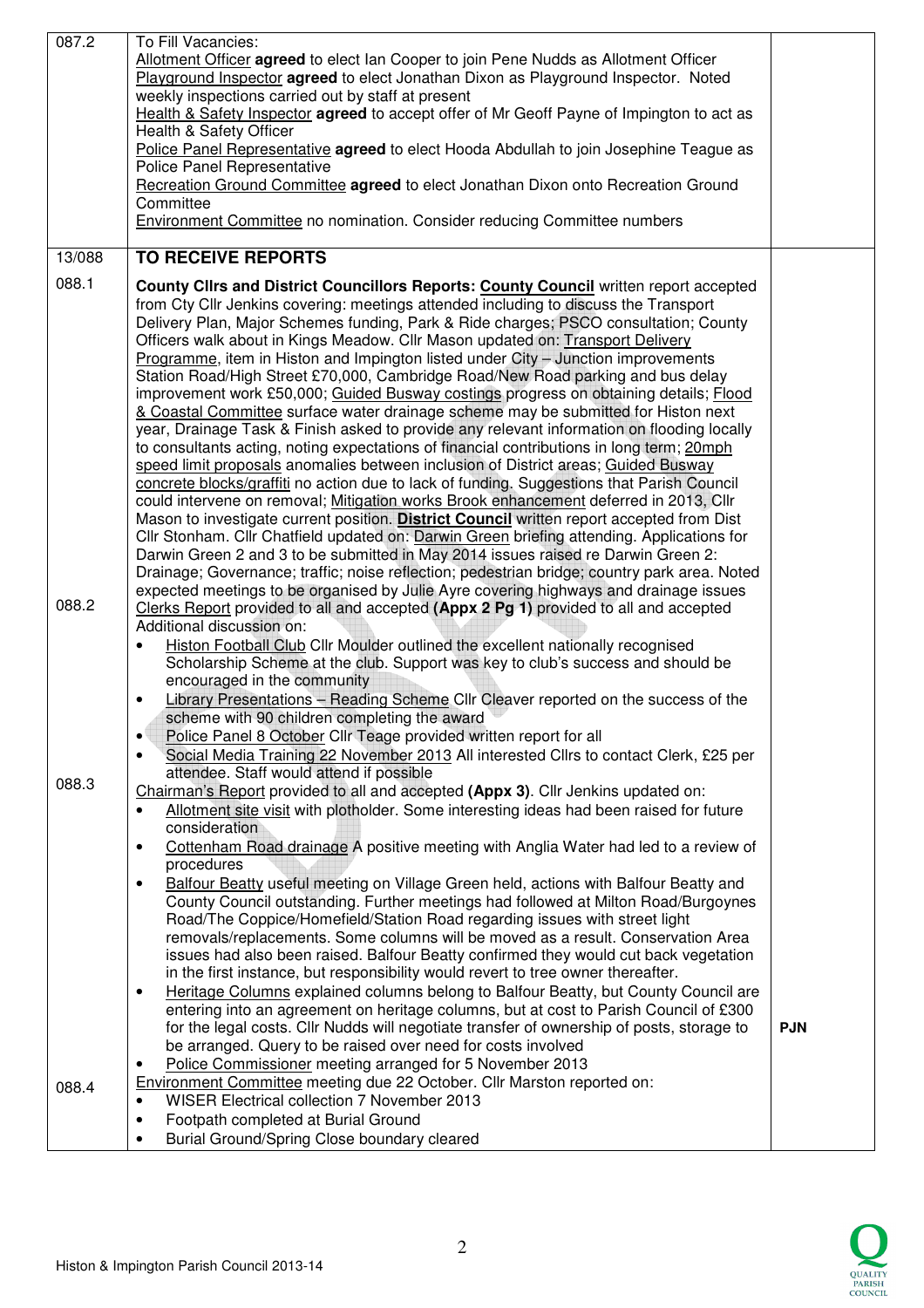|                | 4 hours per week worked at Burial Ground by Assistant Groundsman<br>$\bullet$<br>Tree Works being prioritised, for spend 2013-14<br>$\bullet$<br>2 volunteers had trained with County Council to carry out winter gritting duties<br>$\bullet$<br>Noted resignation of Janet Diplock. All agreed to elect Ruth Moulder to Committee as<br>replacement                                                                                                                                                                                                                                                                                                                                                                                                                                                                                                                             |                                     |
|----------------|-----------------------------------------------------------------------------------------------------------------------------------------------------------------------------------------------------------------------------------------------------------------------------------------------------------------------------------------------------------------------------------------------------------------------------------------------------------------------------------------------------------------------------------------------------------------------------------------------------------------------------------------------------------------------------------------------------------------------------------------------------------------------------------------------------------------------------------------------------------------------------------|-------------------------------------|
|                | Christmas Lights 2013 Proposed Cllr Ing, seconded Cllr Teague all in favour and agreed to<br>delegate to Derek Marston and Clerk to implement Christmas light improvements for The<br>Green and Crossing Keepers Hut, within budget, using wayleave moneys if required. Noted<br>some £300+ raised from donations from businesses, thanks expressed to Cllr Teague for<br>visiting premises to explain the proposals<br>Public Art Plan Cllr Payne outlined the appointment of Alison Turnbull Associates and                                                                                                                                                                                                                                                                                                                                                                     | <b>DVM</b>                          |
|                | dates for selection of artists, with 5 applications received. Interviews planned for<br>November, public consultation to follow. Discussion continued with SCDC re timings for<br>Bellway public art Section 106 moneys and possible need to buy in more specialist work to<br>progress                                                                                                                                                                                                                                                                                                                                                                                                                                                                                                                                                                                           |                                     |
| 088.5          | Community Facilities Cllr Davies reported on Public Meeting due 4 November 2013 at<br>Histon Junior School and urged Cllrs to attend. County Council were ready to proceed to<br>the first stage of valuation process on 22 October 2013, for which shared costs had<br>previously been agreed                                                                                                                                                                                                                                                                                                                                                                                                                                                                                                                                                                                    |                                     |
| 13/089         | TO ACCEPT COMMITTEE REPORTS note actions and agree                                                                                                                                                                                                                                                                                                                                                                                                                                                                                                                                                                                                                                                                                                                                                                                                                                |                                     |
| 089.1          | Planning Committee draft minutes 8 and 15 October provided to all and accepted, next<br>meeting due 29 October. Cllr Payne reported on:<br>South Cambs Local Plan response had been submitted, thanks to all who provided<br>$\bullet$<br>input. Noted County Council had submitted a paper on Buxhall Farm for re-instatement                                                                                                                                                                                                                                                                                                                                                                                                                                                                                                                                                    |                                     |
|                | in the plan<br>Mitre Development, Bishops DIY Site date of SCDC Planning Committee awaited<br>$\bullet$<br>Neighbourhood Plan Task & Finish Neighbourhood Plan by Thame had been obtained<br>$\bullet$<br>and studied. A number of Councillors had been approached to look at individual topics,<br>over what was expected to be an 18 month programme. A high percentage resident<br>participation would be required. The notional team to launch would be Cllr Jenkins,<br>Legge, Marston, Moulder, Ing, Davies, Payne, Abdullah and Diplock. Therefore<br>proposed Cllr Dixon, seconded Cllr Ing all in favour and agreed to add Cllrs Legge,<br>Davies and Moulder to the existing membership ("Task Force Team"). Clirs<br>would be encouraged to work in pairs on subjects to bring forward a structure and<br>timetable, and develop contacts to provide the data required | <b>NSD</b>                          |
| 089.2          | Youth Committee draft minutes 14 October provided to all and accepted. Next meeting due<br>3 February 2014. Noted vacancy for a co-optee. Cllr Abdullah highlighted questionnaire<br>data being analysed                                                                                                                                                                                                                                                                                                                                                                                                                                                                                                                                                                                                                                                                          |                                     |
| 089.3          | Recreation Ground Committee draft minutes 30 September provided to all and accepted.<br>Next meeting due 25 November 2013. Cllr Davies outlined:<br>Remedial work on play area by TCL<br>$\bullet$<br>Quote requested for work on the play area mound<br>$\bullet$                                                                                                                                                                                                                                                                                                                                                                                                                                                                                                                                                                                                                |                                     |
| 089.4<br>089.5 | Employment Committee "In Committee" deferred to end of meeting<br>Highways draft minutes 12 September provided to all and accepted. Next meeting due 14<br>November Cllr Legge highlighted:                                                                                                                                                                                                                                                                                                                                                                                                                                                                                                                                                                                                                                                                                       |                                     |
|                | A14 Terms of Reference to be taken to next Committee meeting for acceptance.<br>Response to larger scheme submitted. Joint statement with Girton PC released.<br>Street Lighting poor work reported re access and Health & Safety. Conservation Area<br>$\bullet$<br>issues reported. Concerns over community safety issues, especially The Coppice area                                                                                                                                                                                                                                                                                                                                                                                                                                                                                                                          | <b>Highways</b><br><b>Committee</b> |
|                | 30mph no objections to scheme. Proposed Cllr Legge seconded Cllr Dann all in<br>$\bullet$<br>favour to delegate spend up to £2,000 in line with known and budgeted for costs<br>Drainage Task & Finish Cllr Payne updated on progress, currently in the form of an<br>$\bullet$                                                                                                                                                                                                                                                                                                                                                                                                                                                                                                                                                                                                   |                                     |
|                | information gathering exercise. Major works have been carried out in the High Street<br>outside Lighthouse Toys. Noted County Council would expect input into the Surface<br>Water Flood Scheme, upcoming meetings outlined. New Floodmaps to be released<br>November 2013                                                                                                                                                                                                                                                                                                                                                                                                                                                                                                                                                                                                        |                                     |
|                | "Bus Boost" Scheme Proposed Cllr Abdullah seconded Cllr Stonham all in favour to<br>$\bullet$<br>delegate responsibility for input to scheme by end of October to Cllr Legge and Clerk.<br>Noted £40,000 available under the scheme<br>Northern Corridor Growth Fund Proposed Cllr Abdullah seconded Cllr Stonham all in<br>$\bullet$                                                                                                                                                                                                                                                                                                                                                                                                                                                                                                                                             | <b>DNL</b>                          |
|                |                                                                                                                                                                                                                                                                                                                                                                                                                                                                                                                                                                                                                                                                                                                                                                                                                                                                                   |                                     |

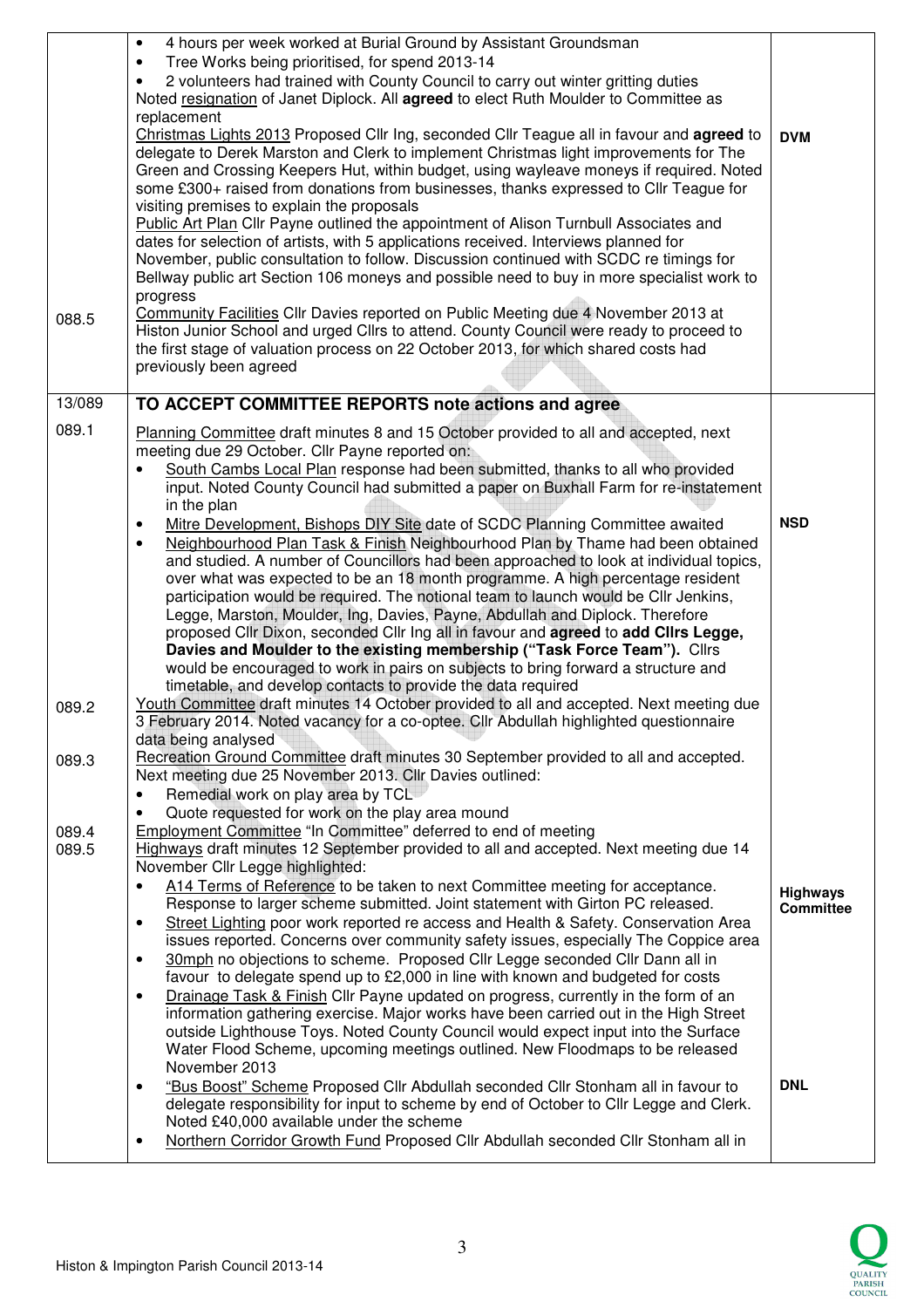| 089.6          | favour to delegate responsibility to Cllrs Payne, Legge and Jenkins for putting forward<br>schemes from Highways Committee Priority List to meeting due 24 October 2013<br>which Cllr Payne and Jenkins would attend<br>Kings Meadow Committee draft minutes 2 October provided to all and accepted. Next<br>meeting due 4 December. Noted Finance, Legal and Administration Committee had                                                                                                                                                                                                                                                                 | DWP/DNL/<br><b>JDJ</b>              |
|----------------|------------------------------------------------------------------------------------------------------------------------------------------------------------------------------------------------------------------------------------------------------------------------------------------------------------------------------------------------------------------------------------------------------------------------------------------------------------------------------------------------------------------------------------------------------------------------------------------------------------------------------------------------------------|-------------------------------------|
|                | confirmed delegated costs for Christmas tree and lights. Cllr Jenkins reported on good<br>engagement with King's Meadow and meeting due with Whippet to discuss withdrawal of<br>service                                                                                                                                                                                                                                                                                                                                                                                                                                                                   |                                     |
| 13/090         | <b>TO RECEIVE Finance Report</b>                                                                                                                                                                                                                                                                                                                                                                                                                                                                                                                                                                                                                           |                                     |
| 090.1          | Delegated payment of accounts: noted for Parish Council and Recreation Ground accounts<br>(Appendix 2 Pgs 2 & 3). Proposed Cllr Foster, seconded Cllr Dunn, all in favour to accept                                                                                                                                                                                                                                                                                                                                                                                                                                                                        |                                     |
| 090.2          | Approve payment of outstanding accounts due (Appendix 2 Pgs 2 & 3) Proposed Cllr<br>Foster, seconded Cllr Ing all in favour to approve                                                                                                                                                                                                                                                                                                                                                                                                                                                                                                                     |                                     |
| 090.3          | Amounts Paid In and Correspondence (Appendix 2 Pgs 2 & 3) Noted.                                                                                                                                                                                                                                                                                                                                                                                                                                                                                                                                                                                           | Next agenda                         |
| 090.4          | Draft tax base figures received from SCDC. Queries pending. Next agenda<br>Finance, Legal and Administration Committee draft minutes 7 October provided to all and<br>accepted.                                                                                                                                                                                                                                                                                                                                                                                                                                                                            |                                     |
|                | To accept revised Audit Plan agreed to email proposals round for input before confirming<br>plan with Internal Auditor ready for October start. Proposed Cllr Davies seconded Cllr<br>Stonham all in favour final response delegated to CIIr Jenkins and Clerk<br>To accept Review of Effectiveness of Internal Auditor paper provided for all (Appx 4). All in                                                                                                                                                                                                                                                                                            | <b>JDJ</b>                          |
|                | favour and accepted<br>To agree 2020 project membership and Terms of Reference Finance, Legal and<br>Administration committee had agreed to set up a Task & Finish project group. Proposed<br>Cllr Dunn seconded Cllr Stonham agreed initial membership: Cllrs Jenkins, Ing and                                                                                                                                                                                                                                                                                                                                                                            |                                     |
|                | Teague. 3 Clerks also members. Terms of Reference yet to be negotiated<br>To review Standing Orders following changes to Code of Conduct draft provided to all for<br>acceptance (Appx 5) Proposed Cllr Payne, seconded Cllr Legge all in favour to alter<br>Standing Orders with immediate effect suggested by SCDC Legal to give Cllrs the better                                                                                                                                                                                                                                                                                                        |                                     |
|                | opportunity for openness and honesty with interests. Noted wording may be refined after<br>further reference to Legal Office at SCDC but this would not make material change.<br>Resulting revised Standing Orders as adopted to be provided to all next meeting<br>Chairman formally asked for meeting extension of time under Standing Order 1 x). All<br>agreed                                                                                                                                                                                                                                                                                         | Next agenda                         |
| 090.5          | External Audit Statement 2013-14 copy of unqualified statement provided for all. No issues<br>to discuss                                                                                                                                                                                                                                                                                                                                                                                                                                                                                                                                                   |                                     |
| 090.6          | To agree expenditure for Poppy Wreath 2013 Proposed Cllr Payne seconded Cllr Jenkins,<br>all agreed that Histon & Impington Parish Council in accordance with its powers under                                                                                                                                                                                                                                                                                                                                                                                                                                                                             |                                     |
|                | sections 137 and 139 of the Local Government Act 1972, should incur the following<br>expenditure which, in the opinion of the Council, is in the interests of the area or its<br>inhabitants and will benefit them in a manner commensurate with the expenditure:- "to<br>donate £50 to Histon British Legion to include purchase of wreath".                                                                                                                                                                                                                                                                                                              | <b>LGA 1972</b><br>S <sub>137</sub> |
| 090.7          | Chair and Vice Chair to represent Parish Council at War Memorial Ceremony<br>To consider request for £1,250 funding for WW1 Centenary events Cllr Davies declared<br>interest, Feast Committee Chair. He outlined discussion held on organising a respectful<br>series of events to mark 100 <sup>th</sup> anniversary of start of WW1 in 2014, to be seen as a time for<br>reflection and costing in the region of £2,500. Ideas for investigations into events outlined<br>including outdoor film show on Village Green 4 August 2013. Full discussion followed on:<br>How these events might fit in with other arrangements<br>British Legion role<br>٠ |                                     |
|                | The role of Parish Council                                                                                                                                                                                                                                                                                                                                                                                                                                                                                                                                                                                                                                 |                                     |
|                | Appropriateness of marking the centenary<br>Social history opportunities                                                                                                                                                                                                                                                                                                                                                                                                                                                                                                                                                                                   |                                     |
|                | Proposed Cllr Jenkins, seconded Cllr Nudds all in favour to recommend budget item for<br>£1,250 to Precept meeting in January                                                                                                                                                                                                                                                                                                                                                                                                                                                                                                                              | <b>FLA</b><br><b>Committee</b>      |
| 13/091         | <b>RECENT CORRESPONDENCE</b>                                                                                                                                                                                                                                                                                                                                                                                                                                                                                                                                                                                                                               |                                     |
| 091.1<br>091.2 | <b>Circulating File with CIIr Legge</b><br>Half Marathon 2014 - request for support for temporary road closure order on route and<br>traffic order to provide lights for crossing B1049 at Buxhall Farm. Proposed Cllr Nudds,                                                                                                                                                                                                                                                                                                                                                                                                                              |                                     |

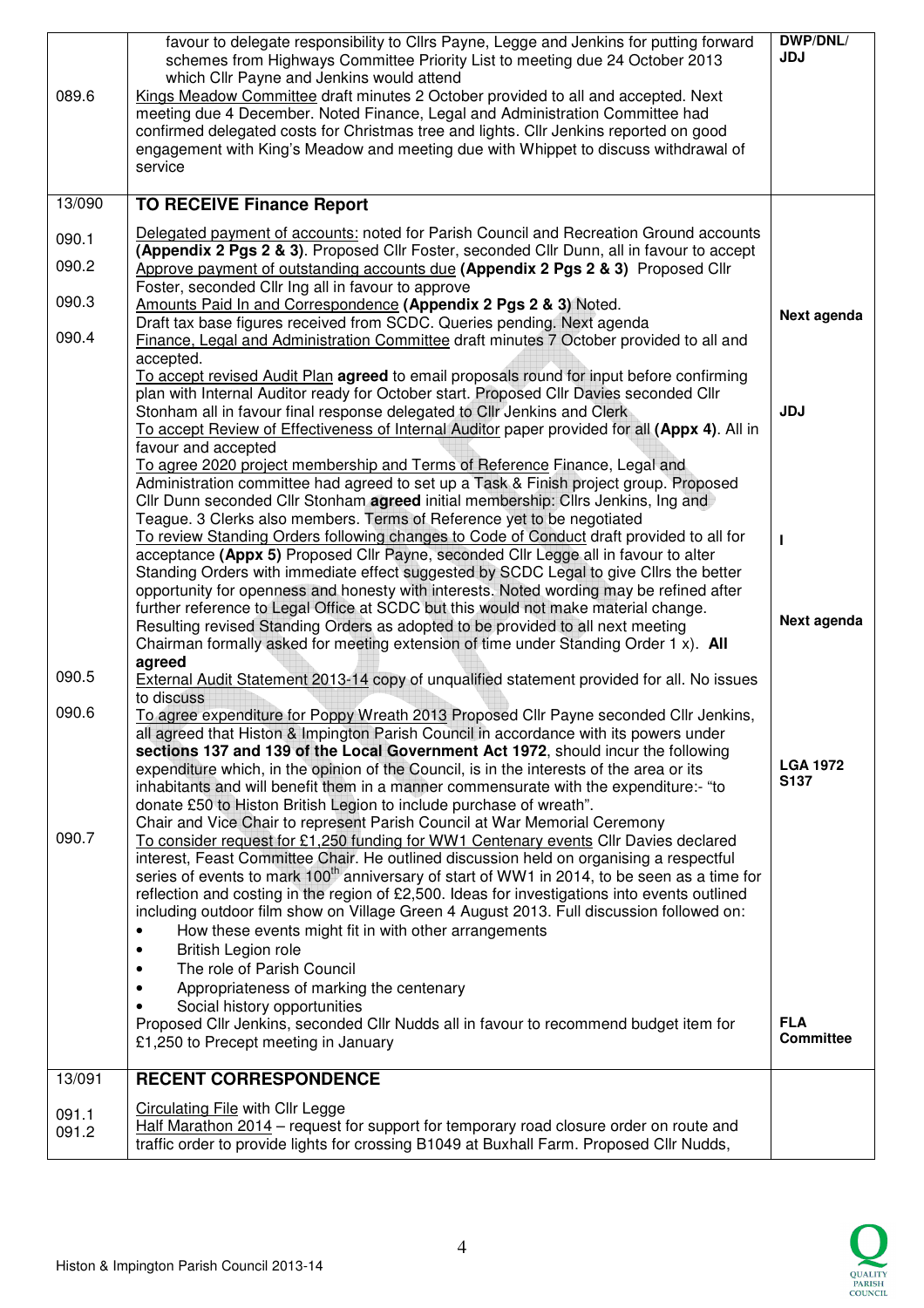| 091.3  | seconded Cllr Payne all in favour to support<br>Mobile Warden meeting notes 25 September provided to all and accepted. Noted £1,000<br>request for precept meeting for 2014. Cllr Cleaver flagged up funding decreases from other                                                                                                                                                                                                                                                                                                                                                                                                                                                                                                                                                                                                                                                                                                                     |  |
|--------|-------------------------------------------------------------------------------------------------------------------------------------------------------------------------------------------------------------------------------------------------------------------------------------------------------------------------------------------------------------------------------------------------------------------------------------------------------------------------------------------------------------------------------------------------------------------------------------------------------------------------------------------------------------------------------------------------------------------------------------------------------------------------------------------------------------------------------------------------------------------------------------------------------------------------------------------------------|--|
| 091.4  | sources which could mean a larger request in future years<br>Review of Polling Districts and Places comments by 13 November. Agreed no response                                                                                                                                                                                                                                                                                                                                                                                                                                                                                                                                                                                                                                                                                                                                                                                                       |  |
| 13/092 | <b>OTHER MATTERS AND REPORTS</b>                                                                                                                                                                                                                                                                                                                                                                                                                                                                                                                                                                                                                                                                                                                                                                                                                                                                                                                      |  |
| 092.1  | To approve launch of website as link provided to all for comment. Discussion on status of<br>emerging website. Proposed Cllr Dann, seconded Cllr Legge all in favour to take the site<br>"live" by 28 October 2013. All Cllrs requested to provide a brief "bio" 100 words maximum<br>Noted no on-going maintenance contract in place<br>Cllr Jenkins to provide all Cllrs with an A4 page of instructions on putting up data<br>$\bullet$<br>Cllr Ing suggested rota for members to be responsible for updating the site<br>It was additionally agreed to write to Paul Oldham who provided underlying software to run<br>the current site to thank him for this work at no cost<br>Proposed Cllr Foster seconded Cllr Stonham all in favour to set up a Communication &<br>Engagement Working Party to meet monthly comprising of Cllrs Stonham, Moulder,<br>Jenkins, Ing, Payne and Legge. First meeting 7 November 2013, Terms of Reference to be |  |
| 092.2  | agreed<br>Community Calendar arrangements deferred pending clarity on item                                                                                                                                                                                                                                                                                                                                                                                                                                                                                                                                                                                                                                                                                                                                                                                                                                                                            |  |
| 13/093 | <b>MATTERS FOR NEXT AGENDA</b>                                                                                                                                                                                                                                                                                                                                                                                                                                                                                                                                                                                                                                                                                                                                                                                                                                                                                                                        |  |
|        | None                                                                                                                                                                                                                                                                                                                                                                                                                                                                                                                                                                                                                                                                                                                                                                                                                                                                                                                                                  |  |
| 13/094 | Date of Next Meeting:                                                                                                                                                                                                                                                                                                                                                                                                                                                                                                                                                                                                                                                                                                                                                                                                                                                                                                                                 |  |
|        | Full Council: Monday 18 November 2013- Recreation Centre, Recreation Ground, New<br>Road, Impington                                                                                                                                                                                                                                                                                                                                                                                                                                                                                                                                                                                                                                                                                                                                                                                                                                                   |  |
|        | This part of the meeting closed 9.55 p.m.                                                                                                                                                                                                                                                                                                                                                                                                                                                                                                                                                                                                                                                                                                                                                                                                                                                                                                             |  |

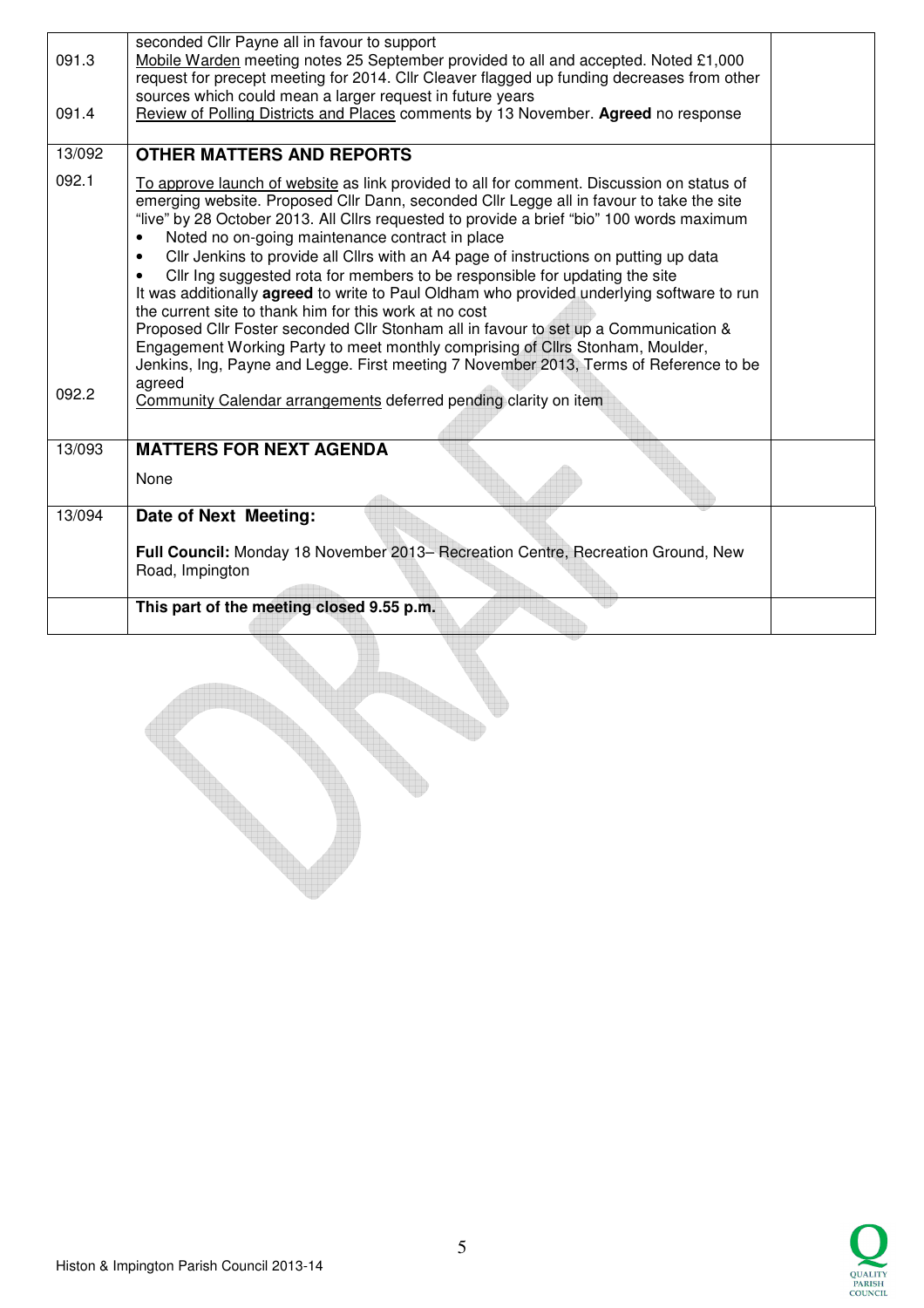#### HISTON & IMPINGTON PARISH COUNCIL

#### FINANCE REPORT

| <b>REPORT TO:</b> | <b>Full Council</b>                   | $14th$ October 2013 |
|-------------------|---------------------------------------|---------------------|
| <b>AUTHOR/S:</b>  | Lynda Marsh, Office<br><b>Manager</b> |                     |

## **Purpose**

To list accounts paid by delegated approval, and approve payment of outstanding accounts. N.B. All accounts reported to Full Council only.

 $\circ$  Accounts paid by delegated approval – to note only:

|         | M6 Administration $-$ wages, NI and Pension $£9,593.82$                                                                          | £9,659.19  |
|---------|----------------------------------------------------------------------------------------------------------------------------------|------------|
|         | M6 Rec Groundsman expenses £25.53                                                                                                | £25.53     |
|         | <b>SCDC</b> empty 4 x litter bins The Green $£12.00 +$ vat £2.40                                                                 | £14.40     |
|         | Roger Hovells office cleaning £40.00                                                                                             | £40.00     |
|         | <b>Cambridge Web Solutions</b> 50% deposit for website $£250.00 + \text{vat } £50.00$                                            | £300.00    |
|         | PKF Littlejohn LLP annual audit fee $£1,600.00 +$ vat £320.00<br>Site & Maintenance repair bollard, replace tap at B/Grd £140.00 | £1,920.00  |
|         | $+$ vat £28.00                                                                                                                   | £168.00    |
|         | Acacia Tree Surgery tree works The Green £1,560.00 + vat £312.00                                                                 | £1,872.00  |
|         | Cambridge News newsletter £385.31                                                                                                | £385.31    |
|         | British Gas electricity account $£1,185.09 +$ vat £237.02                                                                        | £1,422.11  |
|         | PWLB (DDR) pavilion pmt 16 of 50, completion pmt 14 of 48 £13,330.54                                                             | £13,330.54 |
|         | British Gas gas account $£243.10 + \text{vat } £12.15$                                                                           | £255.25    |
|         | Barclaycard (DDR) Shredder £134.99, padlocks £37.00, Talk, Talk £26.99                                                           |            |
|         | $+$ vat £34.38                                                                                                                   | £233.36    |
|         |                                                                                                                                  |            |
| $\circ$ | Outstanding Accounts for approval:                                                                                               |            |
|         | Petty Cash £92.69                                                                                                                | £92.69     |
|         | Buchans Landscapes grasscutting (September) £2,354.95 + vat £470.99                                                              | £2,825.94  |
|         | Cambs CC Youth work - summer term £3,123.10                                                                                      | £3,123.10  |
|         | <b>ESPO</b> cutlery, diaries, extension cable £107.59 + vat £21.52                                                               | £129.11    |
|         | SLCC 9 <sup>th</sup> edition Local Council Administration £63.00                                                                 | £63.00     |
|         | Matt Willatt visual identity - web page design £800.00                                                                           | £800.00    |
|         | Copy IT Digital Solutions copier reading £29.81 + vat £5.96                                                                      | £35.77     |
|         | <b>CPRE</b> annual subs £29.00                                                                                                   | £29.00     |
|         | L M Dewar Cleaning Services pavilion (September) £297.16                                                                         | £297.16    |
|         | Berrycroft Stores BM100 line marker powder £30.00 + vat £6.00                                                                    | £36.00     |
|         | CSA wash room supplies $£26.98 +$ vat £5.40                                                                                      | £32.38     |
|         | Rigby Taylor R9, liquid iron, R14 £802.00 + vat £43.20                                                                           | £845.20    |
|         | Buckingham & Stanley fuel £12.74 + vat £2.55                                                                                     | £15.29     |
|         | Munro Building Services annual planned maintenance agreement £820.00                                                             |            |
|         | $+$ vat £164.00                                                                                                                  | £984.00    |
|         | Giffords Recycling Ltd replenish 'Cushionfall' rec play area £325.00                                                             |            |
|         | $+$ vat £65.00                                                                                                                   | £390.00    |
|         | <b>Improvement &amp; Development Agency</b>                                                                                      |            |
|         | Local Government Services National Agreement ('Green Book') £57.31                                                               | £57.31     |
|         |                                                                                                                                  |            |
|         | <b>Additional Accounts for approval:</b>                                                                                         |            |
|         |                                                                                                                                  |            |

**R V Cronin** Burial Ground – new footpaths  $\underline{55,712.00}$  + vat £1,142.40  $\underline{26,854.40}$ <br>**Greenham** 2 x rolls barrier fencing **£79.98** + vat £16.00  $\underline{295.98}$ **Greenham** 2 x rolls barrier fencing  $279.98 + \text{vat } £16.00$ **Hutchinsons** 'Rovral WG', 'Grazers' (pest deterrent) **£293.38** + vat £58.67 £352.05